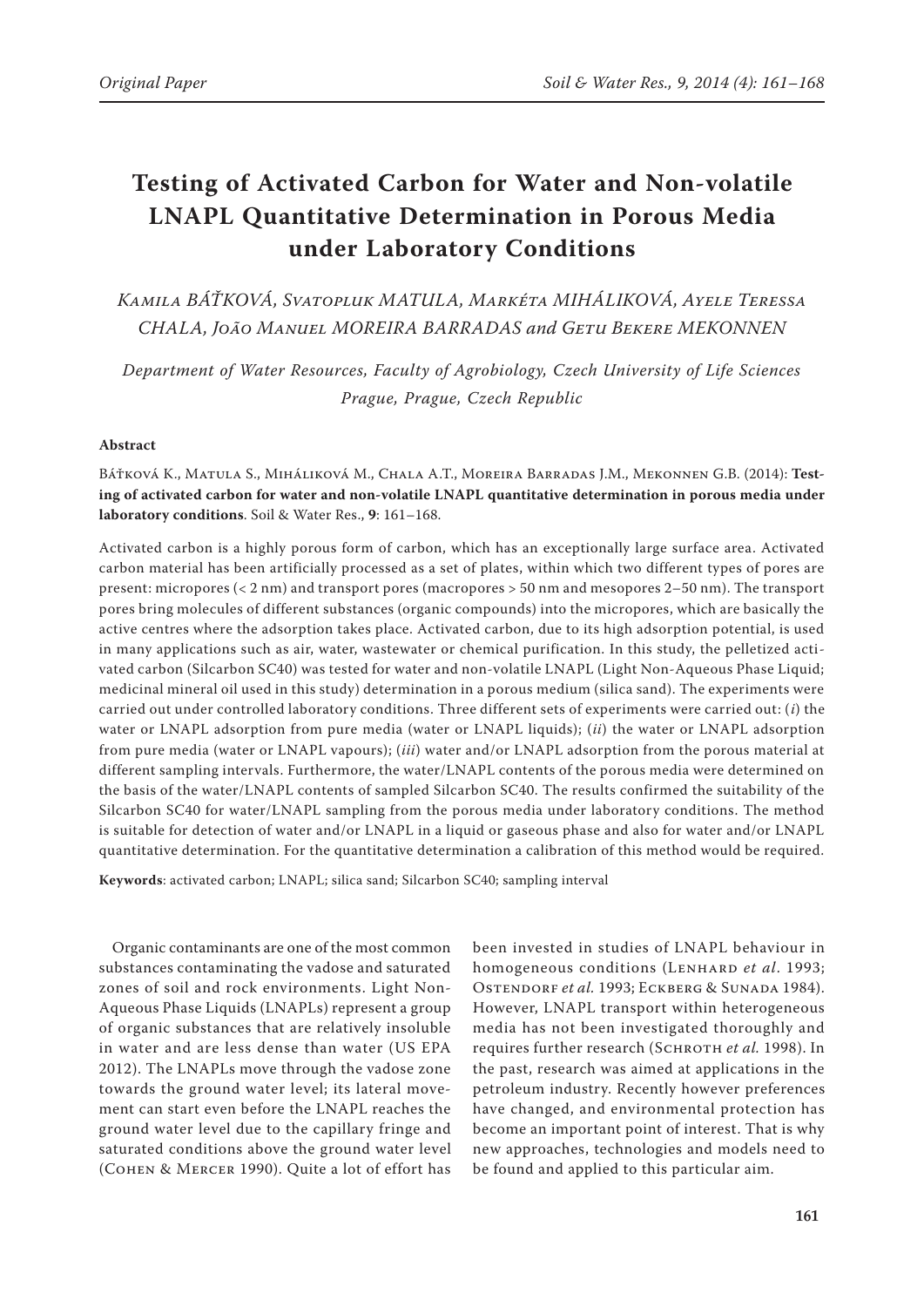Multiphase flow models which are capable of simulating LNAPL transport have been developed. Such models have been used in site characterization to simulate potential contaminant distribution and in LNAPL recovery system designs. However, multiphase flow is a complex problem, particularly in a heterogeneous environment. Models incorporate simplifying assumptions to facilitate utility. Recognition of the underlying assumptions and evaluation of the sitespecific applicability of the model is required. The models require soil and rock hydraulic properties which are also difficult to obtain, and moreover LNAPL spill history, which is often unknown or poorly defined. The quick and efficient collection of a sufficiently large number of samples in the field may be a key improvement in model calibration (US EPA 1996).

DURNFORD *et al.* (1991) concluded that the only method which can be used to determine the amount of LNAPL in soil is an undisturbed soil sampling with subsequent laboratory analysis of extracted LNAPL/ water mixture. Cain *et al*. (2000) employed chemical tracers for detection and LNAPL content estimations mainly in saturated conditions. It was suggested that this method can also be used in unsaturated conditions; however, this statement was not supported by the research results. HARIDY et al. (2005) presented an approach for determination of LNAPL/water on the basis of dielectric constant changes in soil using TDR. This method was shown to be relatively costly needing a large calibration data set. Activated carbon is widely used as a treatment medium in many environmental activities (i.e. Malusis *et al*. 2010; ÇeÇen & Aktaş 2012). Methods using activated carbon have been successfully introduced. WALLINGFORD *et al*. (1988) used the carbon adsorption method for sampling volatile contaminants as an alternative to relatively expensive portable gas chromatography.

Matula *et al*. (2008) presented a relatively simple and inexpensive method of LNAPL/water sampling by adsorption on a suitable adsorbent. The amount of adsorbed liquid is detected by weighing and water is separated by evaporation in an oven at 105°C. The main aim of this study is to examine the possibilities of this method by exploring properties of the adsorbent, which is Silcarbon SC40.

## **MATERIAL AND METHODS**

**Materials**. Medicinal grade white oil Marcol 82 (Esso, Ltd., Irving, USA) was used as a suitable representative of LNAPL substances. It is a colourless,

transparent, odourless and tasteless oily liquid with a superior chemical inertness. Marcol 82 can be used in a variety of applications, cosmetics, food-related and pharmaceutical products. The basic properties of Marcol 82 are as follows: kinematic viscosity (40°C) min 14.5 and max 17.5 mm<sup>2</sup>/s, dynamic viscosity (20°C) min 27 and max 37 mPa $\cdot$ s, density (20°C) min 842 and max 855 kg/m<sup>3</sup>, and flash point min 182°C. It was proven by the preceding study of Matula *et al*. (2008) that this oil is stable within an oven drying temperature of 105°C, thus the ratio of adsorbed LNAPL and water can be determined by weighing after the evaporation of water in the oven (the observed error was < 0.9%).The water used for the experiments was tap water of drinking quality.

Activated carbon Silcarbon SC40 (Brenntag, Ltd., Prague, Czech Republic) is a pelletized carbon with a pellet diameter of approximately 4 mm and a length of approximately 12 mm. The size of the pellets was measured with an accuracy of 0.1 mm using a digital sliding gauge (EXTOL® Premium, Všestary, Czech Republic) providing an accuracy of  $\pm$  0.04 mm. Diameter and length measurements were taken two times, while weighing was repeated five times for each pellet. The basic descriptive statistics for 80 tested pellets is presented in Table 1. The apparent density of activated carbon pellets is  $450 \pm 25$  kg/m<sup>3</sup> and the specific surface area is approximately  $1100 \text{ m}^2/\text{g}$ . The mass of one pellet is about 0.1 g (depending on its size). Drying out the pellets in the oven to the constant mass preceded all experiments. Enlarged photographs of a Silcarbon SC40 pellet are displayed in Figure 1 (taken by the optical microscope Advance ICD, Bresser Optik, Springdale, USA).

Silica sand with the commercial name ST56 (Sklopísek Střeleč, a.s., Újezd pod Troskami, Czech Republic) was selected as a porous medium. It has a very high content of SiO<sub>2</sub> (98.9%) with small portions of Fe<sub>2</sub>O<sub>3</sub>, K<sub>2</sub>O, Na<sub>2</sub>O, CaO and MgO. The middle grain size (*d* 50) is

Table 1. Basic descriptive statistics for 80 pellets of activated carbon Silcarbon SC40

|                    | Diameter<br>(mm) | Length<br>(mm) | Mass of dry<br>pellets (g) |
|--------------------|------------------|----------------|----------------------------|
| Arithmetic mean    | 3.97             | 11.99          | 0.1096                     |
| Standard deviation | 0.21             | 1.91           | 0.0304                     |
| Minimum            | 3.30             | 8.60           | 0.0612                     |
| Maximum            | 4.90             | 17.75          | 0.2190                     |
| Range              | 1.60             | 9.15           | 0.1578                     |
| Median             | 3.98             | 11.83          | 0.1091                     |
| Mode               | 4.00             | 10.55          | 0.0927                     |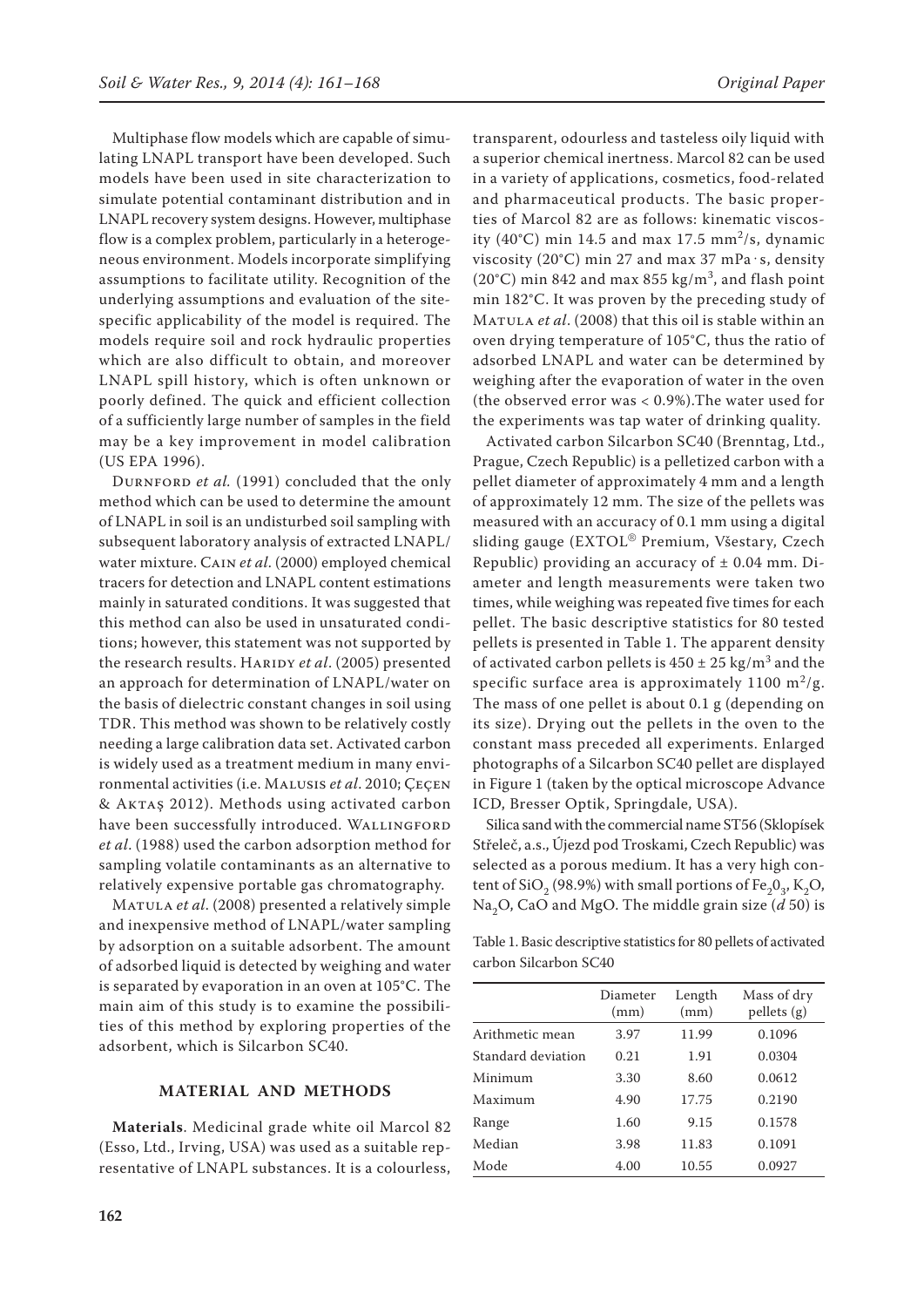

Figure 1. Detailed picture of the activated carbon pellet Silcarbon SC40, enlarged 10×

0.15 mm and the particle density is 2.65  $g/cm^3$ . All the artificially packed columns for experiments were prepared with the same dry bulk density of 1.48 g/cm $^3\!$ , thus with a total porosity of 44.15%.

**Test of weighing accuracy and reproducibility**. First of all, a weight test was carried out in order to realize any uncertainty of the following experiments caused by the method itself. All experiments were carried out under laboratory conditions with a constant temperature of 21°C, the weighing was carried out with a precision of 0.0001 g (balance Denver Instrument SI-234A, Orville, USA). 20 randomly chosen dry pellets of activated carbon were weighed; each pellet was weighed 20 times. The pellets were placed into small glass beakers and metal forceps were used for handling the pellets. A variable analysis for deviation from the mean value was carried out within the observed dataset. The average deviation from the mean was 0.000 002 g; the deviations from the mean ranged from  $-0.0004$  g to 0.0005 g for the pellets of cca 0.1 g.

**Effect of pellet irregularity**. Small irregularities were observed within each particular pellet. The

diameter was not exactly the same throughout the whole length of the pellet and the pellets also quite often had uneven edges (Figure 1). During the following experiments (section 2.4.1) a rather high range of adsorbed liquid was observed: from 55.7% to 100.8%. The diameter of the tested activated carbon pellets (40 pieces) ranged from 3.3 mm to 4.3 mm. An analysis of variance determined a significant decrease in the amount of adsorbed liquid correlated with an increased pellet diameter (Figure 2).

**Experiments**. Three different sets of experiments were carried out: (*i*) the water or LNAPL adsorption from pure liquid media (water or LNAPL) in order to observe the maximum water or LNAPL content to be adsorbed; (*ii*) the water or LNAPL adsorption from water or LNAPL vapours; and (*iii*) water and/ or LNAPL adsorption from the porous material at different sampling intervals in order to observe how the sampling interval can affect the amount of adsorbed water or LNAPL.

*Water or LNAPL adsorption from liquid media*. An air tight plastic container was prepared in a way that the lower half of the container was filled with water or LNAPL, and 20 pellets of activated carbon were placed within the lower third of the container and were held immersed in water or LNAPL (Figure 3, left part). Initially dry pellets were left in the water or LNAPL for 20 h. After opening the container, the pellets were taken out of the water or LNAPL and the excessive water or LNAPL was drained naturally within a few minutes. This time period was left as short as possible due to possible water or LNAPL evaporation from the pellet. Afterwards the mass of the water or LNAPL contents was determined as a ratio of mass of water or LNAPL to mass of dry pellet of activated carbon.

At the same time, an experiment was carried out in order to observe how the time of exposure could affect the adsorbed amount of water or LNAPL. Ten sampling intervals were chosen (5, 10, 15, 20, 30,



Figure 2. Results of one way ANOVA confirming significant effect of diameter of the activated carbon pellets; means and 95. 0% LSD intervals for diameter factor affecting amount of adsorbed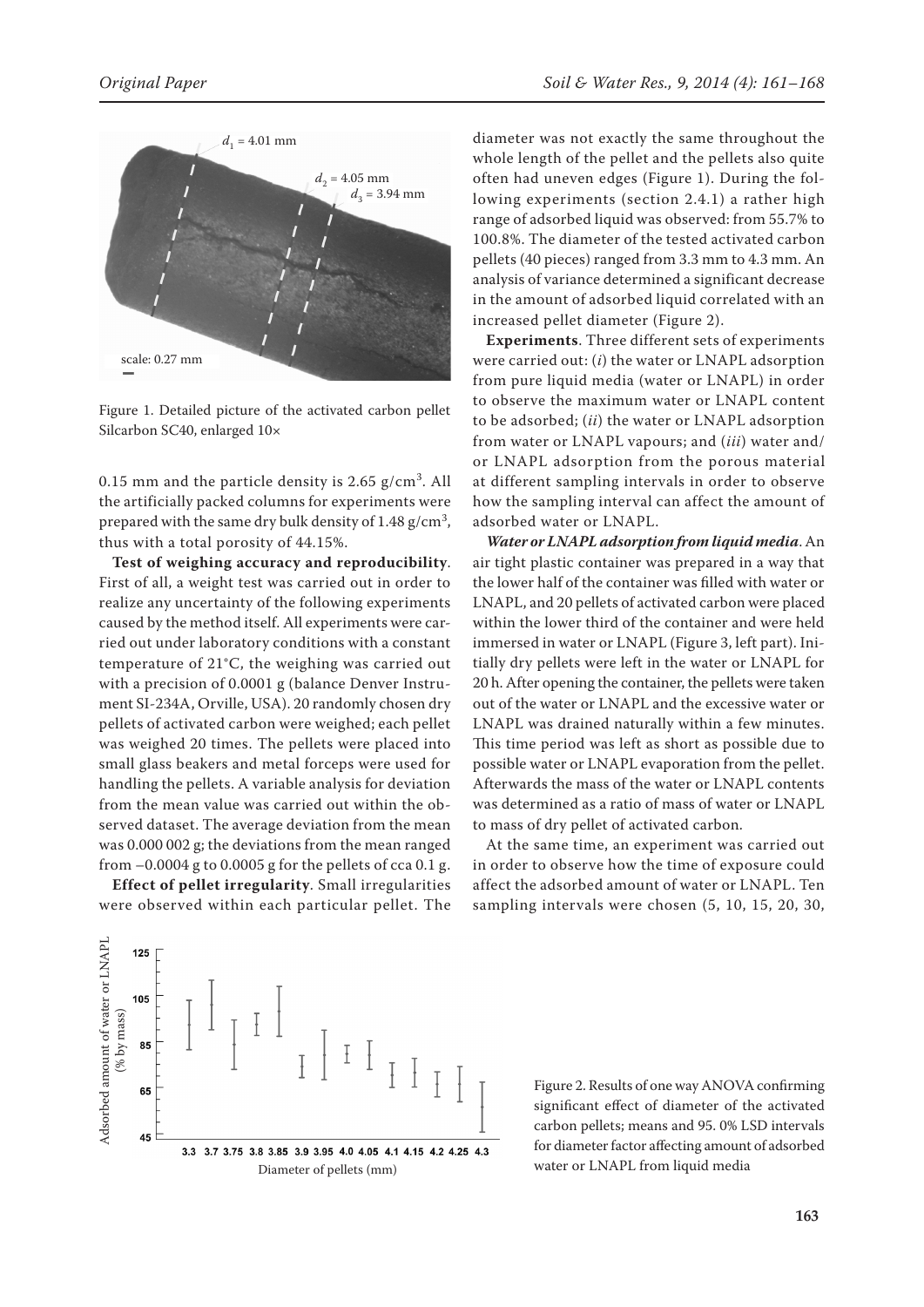

45 and 60 min; 24, 65 h and 7 days) and 5 pellets of activated carbon for each sampling interval were processed as described above (thus 50 pellets for water and 50 pellets for LNAPL).

*Water or LNAPL adsorption from fully saturated water or LNAPL vapours*. An air tight plastic container was prepared in a way that the lower third of the container was filled with water or LNAPL, while 20 pellets of activated carbon were placed within the upper part of the container, which was saturated with the water or LNAPL vapours (Figure 3, right part). The dry pellets of known mass were left in the vapours for 72 h and after opening the container they were weighed immediately. The mass of the water or LNAPL contents was determined as a ratio of mass of water or LNAPL to mass of dry pellet of activated carbon; the procedure was the same as in the first type of experiment.

*Water and/or LNAPL adsorption from the porous material at different sampling intervals*. The silica sand of known water, LNAPL and water + LNAPL content was carefully prepared, well mixed and packed into three plastic containers (dry bulk density  $1.48 \text{ g/cm}^3$ ). The liquid content was 20% by mass and for the mixture of water + LNAPL a ratio of 1:1 was used. The methodology and materials follow MATULA et al. (2008). The chosen material (silica sand) and the way of preparation ensure homogeneity and prevent any preferential flow. The scheme of the experimental

Figure 3. Schema of water or LNAPL adsorption from liquid media (left part) and from vapours (right part)

setup is in Figure 4. The pellets of activated carbon were placed into the sampling point using a metal lab-built sampler and left there for the time of the preset sampling interval (5, 10, 15, 20, 30, 45 and 60 min). Five replications for each sampling interval in each container were carried out. Additionally, this set of experiments enables the checking of whether the activated carbon is sampling the given water and/ or LNAPL content.

#### **RESULTS AND DISCUSSION**

**Water or LNAPL adsorption from liquid media**. The capacity of activated carbon pellets to adsorb water or LNAPL was tested. The 20 pellets of activated carbon immersed in water for 20 h reached 80.5% by mass on average, while those immersed in LNAPL reached 75.1% by mass. Basic statistics for the adsorption from pure liquid media is presented in Table 2. The pellets can adsorb both liquids in a similar way; however, the adsorption of LNAPL from pure media is slightly lower and with a higher range than the adsorption from water. The high range of observed values can be caused by different diameters of pellets which ranged from 3.3 to 4.3 mm (described above).

Figure 5 shows how the time of exposure can influence the adsorbed amount of water or LNAPL. The pellets of activated carbon which were immersed in water adsorbed about 91% of the maximum water



Figure 4. Schema of the experimental setup for sampling of water and/or LNAPL from porous material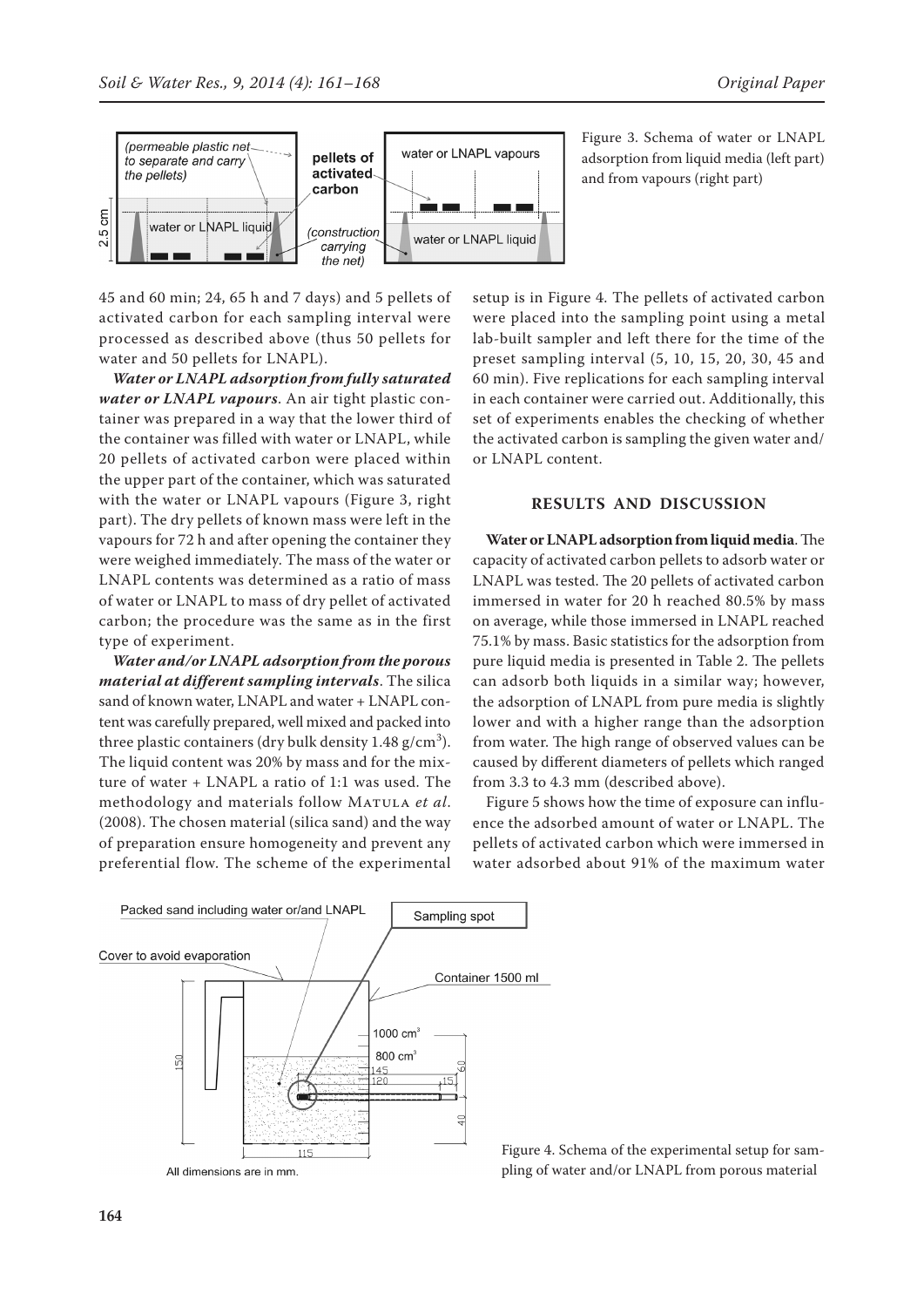|                    | Adsorption from liquid media |               | Adsorption from vapours |               |
|--------------------|------------------------------|---------------|-------------------------|---------------|
|                    | water content                | LNAPL content | water content           | LNAPL content |
| Arithmetic mean    | 80.5                         | 75.1          | 37.3                    | 2.7           |
| Standard deviation | 10.9                         | 11.6          | 8.7                     | 1.2           |
| Median             | 81.0                         | 73.9          | 36.3                    | 2.2           |
| Minimum            | 55.7                         | 56.0          | 20.0                    | 1.5           |
| Maximum            | 94.7                         | 100.8         | 55.5                    | 5.6           |
| Range              | 39.0                         | 44.8          | 35.5                    | 4.1           |

Table 2. Basic statistics processed for adsorption of water or LNAPL from pure liquid media or vapours (in % by mass)

content within 5 min. The maximum water content was 73% by mass and was reached after 24 h. It is slightly less than what was observed in the previous experiment (with 20 pellets for 20 h); however, there were only 5 replicates carried out for each time interval and the value is within the borders of the standard deviation (see in Table 2). The pellets which were immersed in LNAPL adsorbed about 62% of the maximum LNAPL content within 5 min. The maximum LNAPL content was 78% by mass and was observed after 7 days of continual exposure to the LNAPL liquid. However, after 24 h 75% by mass of the LNAPL content was observed, which is in agreement with the previous experiment. The slower adsorption of LNAPL can be explained by the general characteristics of this liquid, mainly due to its higher viscosity.

**Water or LNAPL adsorption from fully saturated**  water or LNAPL vapours. The pellets of activated refer to the water of the water<br>carbon were able to adsorb water from the water vapours quite well; the mass water content of the pellets was determined to be 37.3% by mass on average (see the basic statistics in Table 2). The adsorbed

amounts of LNAPL vapours were significantly lower, only 2.7% by mass. This fact reflects the inert and non-volatile properties of the tested representative of LNAPLs. More importantly, it was proven that even very small amounts of LNAPL can be sampled by adsorption on the activated carbon. The graphical overview of sampled liquid contents is provided in Figure 6.

**Water and/or LNAPL adsorption from the porous material at different sampling intervals**. The influence of exposure time of the activated carbon pellets on the sampled liquid was observed. Furthermore, there is the idea that the real liquid content can be measured in a low-cost manner using activated carbon pellets. Activated carbon is being used for this purpose, for example, FACT (FLUTe Activated Carbon Technique) is a method developed by FLUTe (Flexible Liner Underground Technologies, Ltd.L.C.) for mapping the distribution of contamination in the porous and fracture system of a borehole wall (FLUTe 2010).

However, the results show a significant effect of selected sampling intervals on the amount of ad-

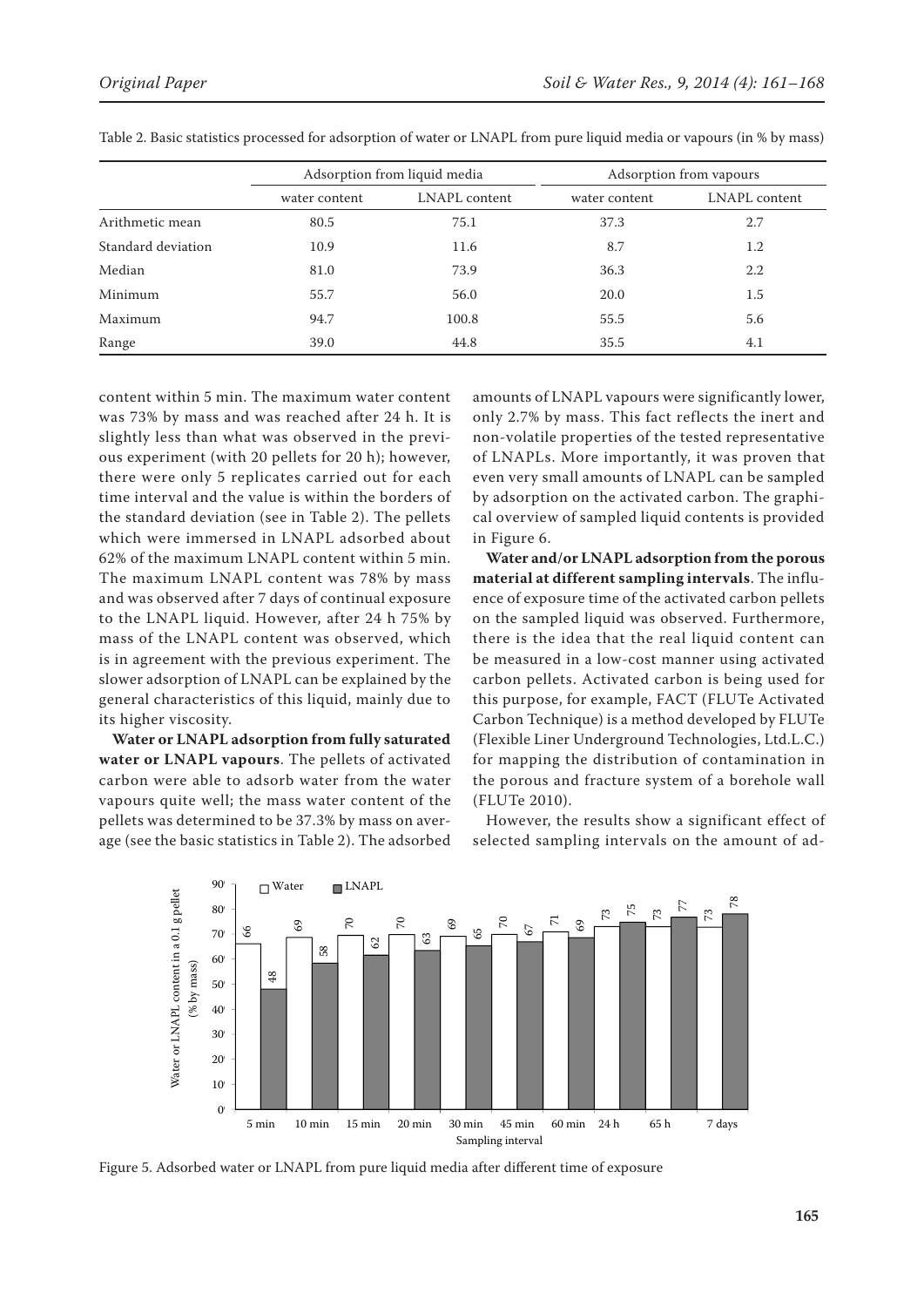

Figure 6. Adsorbed water or LNAPL from water or LNAPL vapours

sorbed water and/or LNAPL from porous media. Firstly, the adsorption from porous media with 20% by mass of water or LNAPL content was evaluated. This means a 3-phase unsaturated system including a solid, gaseous and liquid phase. Although an unsaturated system including only a solid, gaseous and LNAPL phase is not found in natural contaminated porous systems, it was included in this detailed testing. The sampling from unsaturated porous media shows different results than the sampling from water or LNAPL liquid media (Figure 7). For all sampling intervals, less water than LNAPL was sampled. A linear trend was observed during the first 60 min for both liquids. The real LNAPL content of 20% by mass was reached after cca 35 min, while the real water content of 20% by mass was reached after cca 50 min. The graph shows averaged values of 5 replicates with a standard deviation and it is apparent that the standard deviation of LNAPL adsorption is rather high. This may be caused by the very small data set and higher variability within the LNAPL data observation.

The experiment with the water and LNAPL mixture had rather different results from those with a pure medum of water or LNAPL (Figure 8). The amount of water in the water + LNAPL mixture (10 + 10% by mass) was sampled 3–4 times more than the amount of LNAPL. The level of water saturation (10% by



Figure 7. Amount of adsorbed water or LNAPL from the porous material: 20% by mass of total liquid content (2 separate experiments). Average values; bars are standard deviations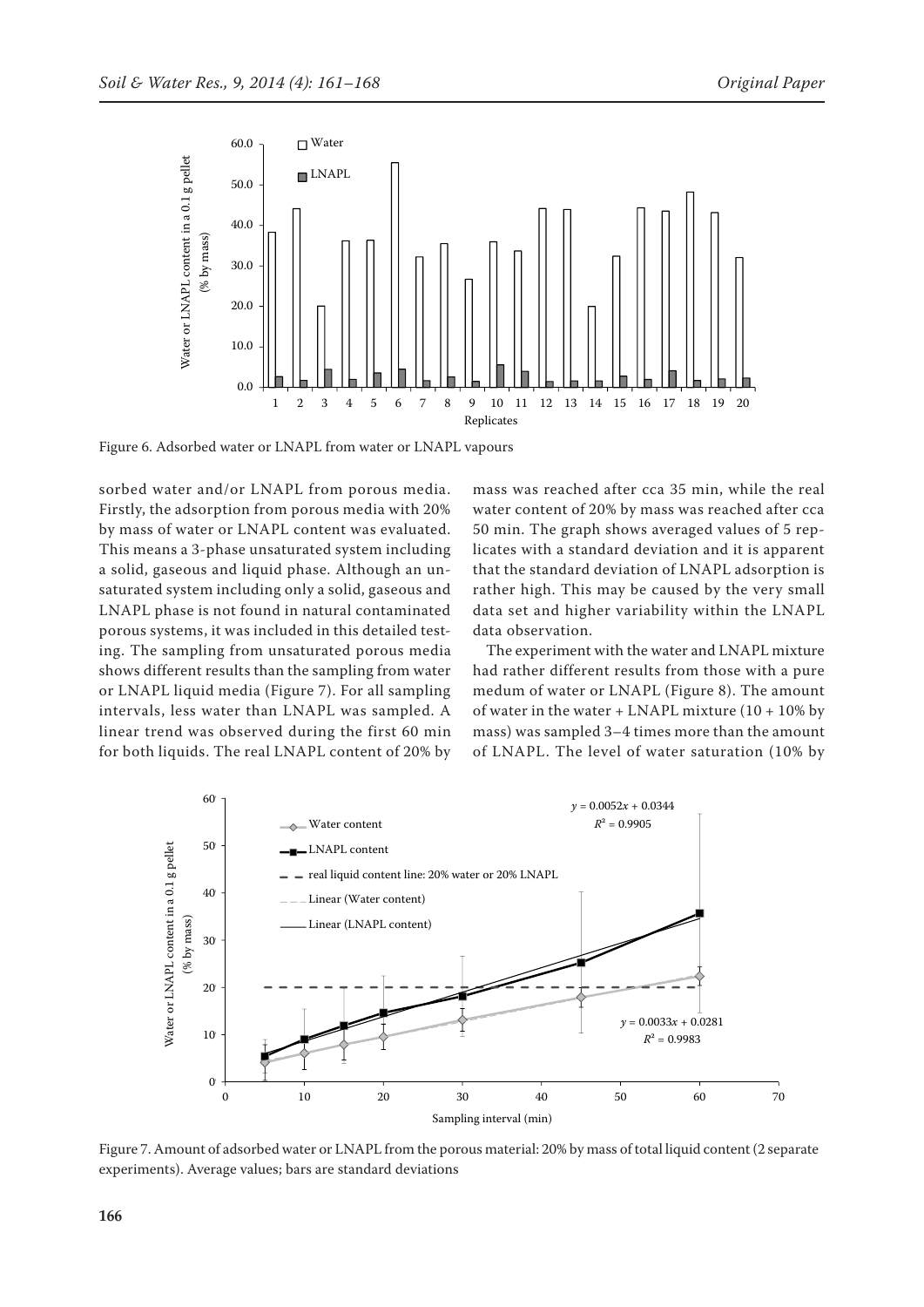

Figure 8. Amount of adsorbed water and LNAPL from porous material: 20% by mass of total liquid content (10% water + 10% LNAPL). Average values; bars are standard deviations.

mass) was sampled after cca 20 min, while the level of LNAPL (10% by mass) was not reached until 60 min. On the other hand, the standard deviation of these observations is acceptably smaller.

#### **CONCLUSIONS**

This experimental study investigated in detail an inexpensive method of LNAPL/water sampling by adsorption on a suitable adsorbent as proposed by Matula *et al*. (2008). The possibilities of this method were widely examined by exploring properties of the adsorbent, which is commonly available: pelletized activated carbon with the commercial name Silcarbon SC40. The amount of liquid adsorbed in the oven-dried pellets was detected by precise weighing and the water was separated by evaporation in an oven at 105°C. Thus this method is applicable for non-volatile LNAPLs only.

The amount of adsorbed liquids was determined as percent by mass. Even though the cylindrical shape of the pellets would suggest a possible recalculation from mass water/LNAPL contents into volumetric content, due to the uneven edges and slightly different diameters in different parts of the pellets, additional error should be incorporated into the water/LNAPL determination. That is why the mass water/LNAPL contents were calculated and discussed.

Different experiments were carried out, as described in section Material and Methods. The experiments dealing with pure media of water or LNAPL are neces-

sary for a better understanding of the whole process of adsorption in the pellets of activated carbon. However, the proposed method is supposed to be used for sampling in porous media, soil. Based on the experimental results, the following conclusions can be declared:

Activated carbon can be considered as a suitable adsorbent for water and LNAPL sampling for the method suggested by MATULA et al. (2008). Activated carbon is able to sample even very small amounts of water/ LNAPL originating from water/LNAPL vapours. The diameter of the pellets of activated carbon was found to be a significant factor affecting the amount of adsorbed liquids. Thus activated carbon in the form of pellets of exactly the same dimensions is required in order to obtain comparable results. Moreover, specific calibrations need to be carried out, before the method can also be applied to quantitative water/LNAPL determination. The time required for the pellets of activated carbon to adsorb the representative amount of water and/ or LNAPL was tested. Based on the results, sampling intervals in further experiments can be optimised.

*Acknowledgements*. This research was supported by the Grant Agency of the Czech University of Life Sciences Prague (CIGA), Project No. 20112036.

#### **References**

Cain R.B., Johnson G.R., McCray J.E., Blanford W.J., Brusseau M.L. (2000): Partitioning tracer tests for